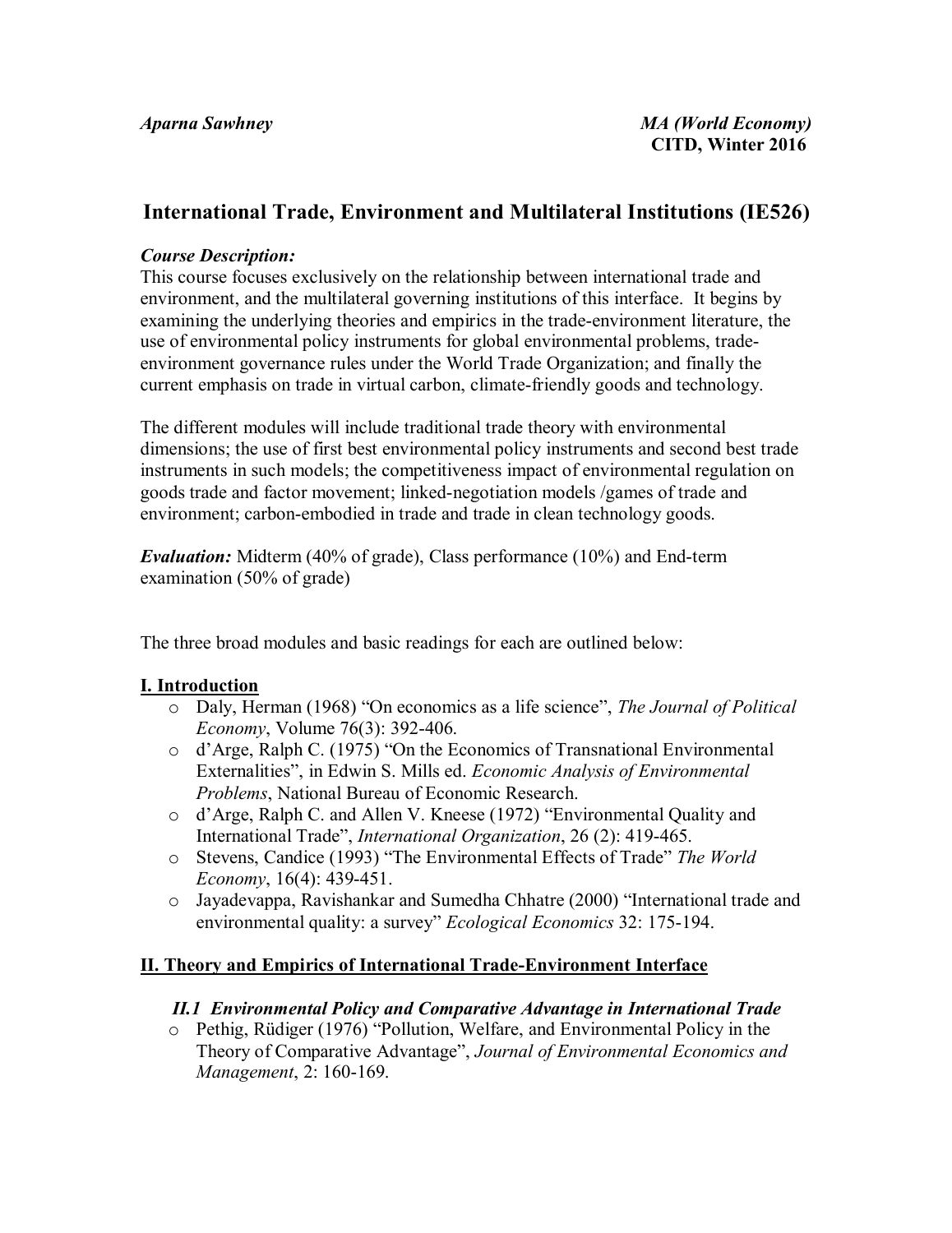- o Baumol, William and Wallace Oates (1988) "International Environmental Issues" (chapter 16) in Baumol and Oates *The Theory of Environmental Policy*, Cambridge University Press.
- o Ulph, Alistair (1992) "The Choice of Environmental Policy Instruments and Strategic International Trade" Chapter 5 in Rudiger Pethig ed. *Conflicts and Cooperation in Managing Environmental Resources*, Springer Verlag: 111-129.

# *II.2 Natural Resource Management and International Trade*

- o Kemp, Murray C. and Ngo Van Long (1984) "The Role of Natural Resources in Trade Models" in R. W. Jones & P. B. Kenen (ed.) *Handbook of International Trade*, Volume 1(1), Elsevier.
- o Copeland, Brian (2005) "Policy Endogeneity and the Effects of Trade on the Environment", *Agricultural and Resource Economics Review*, Volume 34(1): 1- 15.

# *II.3 Empirics on Environmental Stringency and International Trade*

- o Cole, Matthew and Robert J. R. Elliott (2003) "Do Environmental Regulations Influence Trade Patterns: Testing Old and New Trade Theories", *The World Economy*: 1163-86.
- o Xing, Yuquing and Charles D. Kolstad (2002) "Do Lax Environmental Regulations Attract Foreign Investment?" *Environmental and Resource Economics*, 21: 1-22.
- o Manderson, Edward and Richard Knellar (2012) "Environmental Regulations, Outward FDI and Heterogeneous Firms: Are Countries Used as Pollution Havens?" *Environmental and Resource Economics* 51: 317-352.
- o Levinson, Arik and M. Scott Taylor (2008) "Unmasking the Pollution Haven Effect", *International Economic Review* 49(1): 223-254.

# *II.4 International Trade in Waste*

- o Copeland, Brian R. (1991) "International Trade in Waste Products in the Presence of Illegal Disposal", *Journal of Environmental Economics and Management*, Volume 20: 143-162.
- o Johnstone, Nick (1998) "The implications of the Basel Convention for developing countries: the case of trade in non-ferrous metal-bearing waste", *Resources, conservation and recycling*, Volume 23: 1-28.
- o Baggs, Jen (2009) "International Trade in Hazardous Waste", *Review of International Economics*, Volume 17(1): 1-16.
- o Kellenberg, Derek (2012) "Trading waste", *Journal of Environmental Economics and Management*, Volume 64: 68-87.

# **III. Multilateral Trade, Environmental Regime and Negotiations**

## *III.1 Linking Trade and Environment Negotiations – WTO and the MEAs*

o Abrego, Lisandro, C. Perroni, J. Whalley, and R. Wigle (2001) "Trade and Environment: Bargaining Outcomes from Linked Negotiations", *Review of International Economics*, 9(3): 414-428.